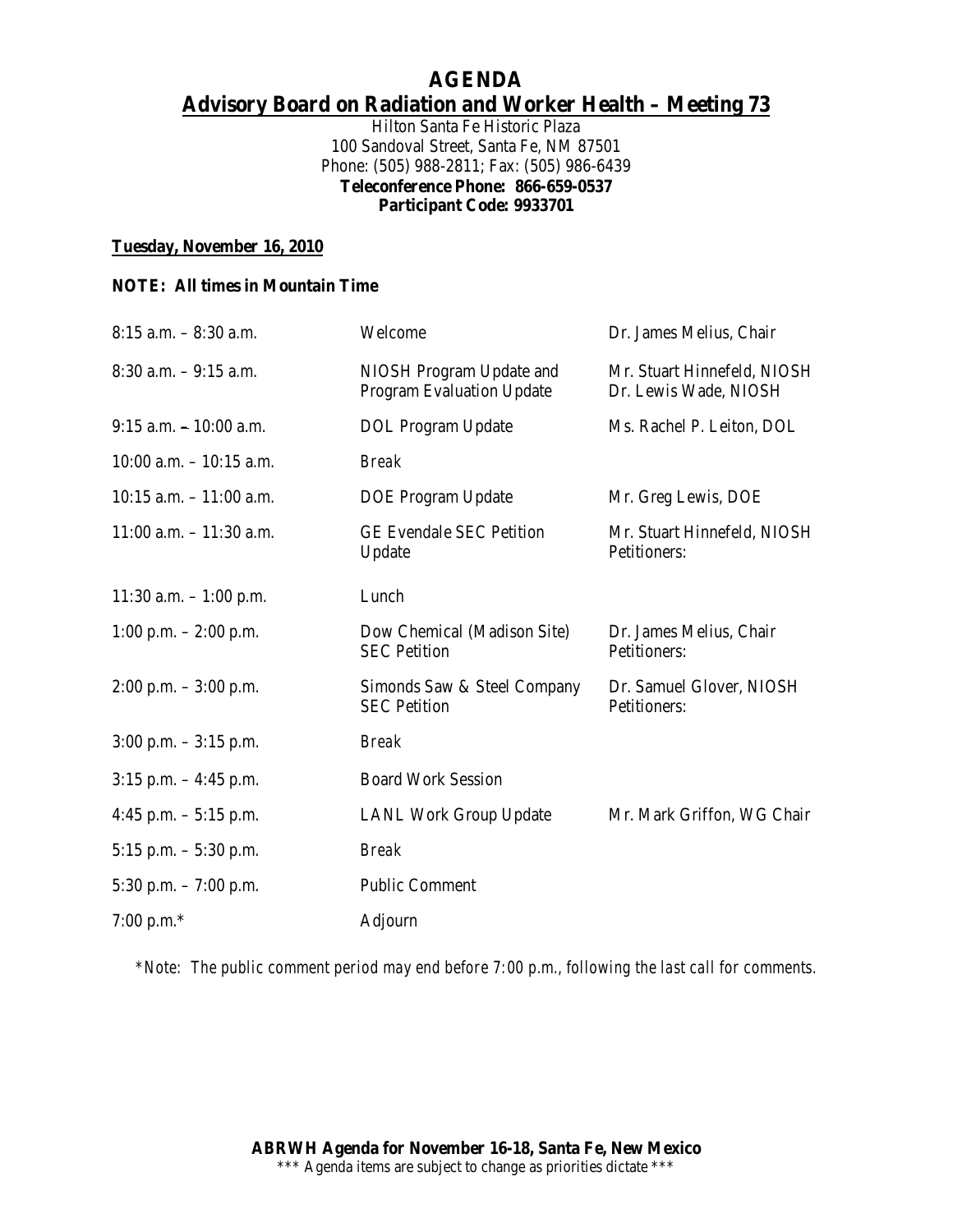### **AGENDA Advisory Board on Radiation and Worker Health – Meeting 73**

## **Wednesday, November 17, 2010**

### **NOTE: All times in Mountain Time**

| $8:15$ a.m. $-8:30$ a.m.   | Welcome                                                                                            | Dr. James Melius, Chair                               |
|----------------------------|----------------------------------------------------------------------------------------------------|-------------------------------------------------------|
| $8:30$ a.m. $-9:15$ a.m.   | Texas City Chemicals SEC Petition                                                                  | Dr. James Neton, NIOSH<br>Petitioners:                |
| $9:15$ a.m. $-10:15$ a.m.  | Linde Ceramics WG<br>Recommendations on Linde<br>Ceramics SEC Petition #107 (1954-<br>2006)        | Dr. Genevieve Roessler, WG Chair<br>Petitioners:      |
| $10:15$ a.m. $-10:30$ a.m. | <b>Break</b>                                                                                       |                                                       |
| $10:30$ a.m. $-11:30$ a.m. | Linde Ceramics SEC Petition #154<br>$(1947-1953)$                                                  | Mr. Frank Crawford, NIOSH<br>Petitioners:             |
| $11:30$ a.m. $-1:00$ p.m.  | Lunch                                                                                              |                                                       |
| 1:00 p.m. $-2:30$ p.m.     | <b>Evaluating Exposure Potential for</b><br>Radiological Materials of Minor<br>Quantities or Usage | Dr. James Neton, NIOSH<br>Mr. Joseph Fitzgerald, SC&A |
| $2:30$ p.m. $-3:15$ p.m.   | <b>BWXT SEC Petition (operational</b><br>period, 1985-1994) (83.14)                                | Mr. LaVon Rutherford, NIOSH<br>Petitioners:           |
| $3:15$ p.m. $-3:30$ p.m.   | <b>Break</b>                                                                                       |                                                       |
| $3:30$ p.m. $-4:30$ p.m.   | <b>Board Work Session</b>                                                                          | Dr. James Melius, WG Chair                            |
| 4:30 p.m. $-5:15$ p.m.     | Hangar 481 (Kirtland Air Force<br>Base, Albuquerque, NM) SEC<br><b>Petition Update</b>             | Dr. Sam Glover, NIOSH<br>Petitioners:                 |
| 5:15 p.m. $-$ 5:30 p.m.    | <b>Break</b>                                                                                       |                                                       |
| 5:30 p.m. $-$ 6:30 p.m.*   | <b>Public Comment</b>                                                                              |                                                       |
| 6:30 p.m.                  | Adjourn                                                                                            |                                                       |

*\*Note: The public comment period may end before 6:30 p.m., following the last call for comments.*